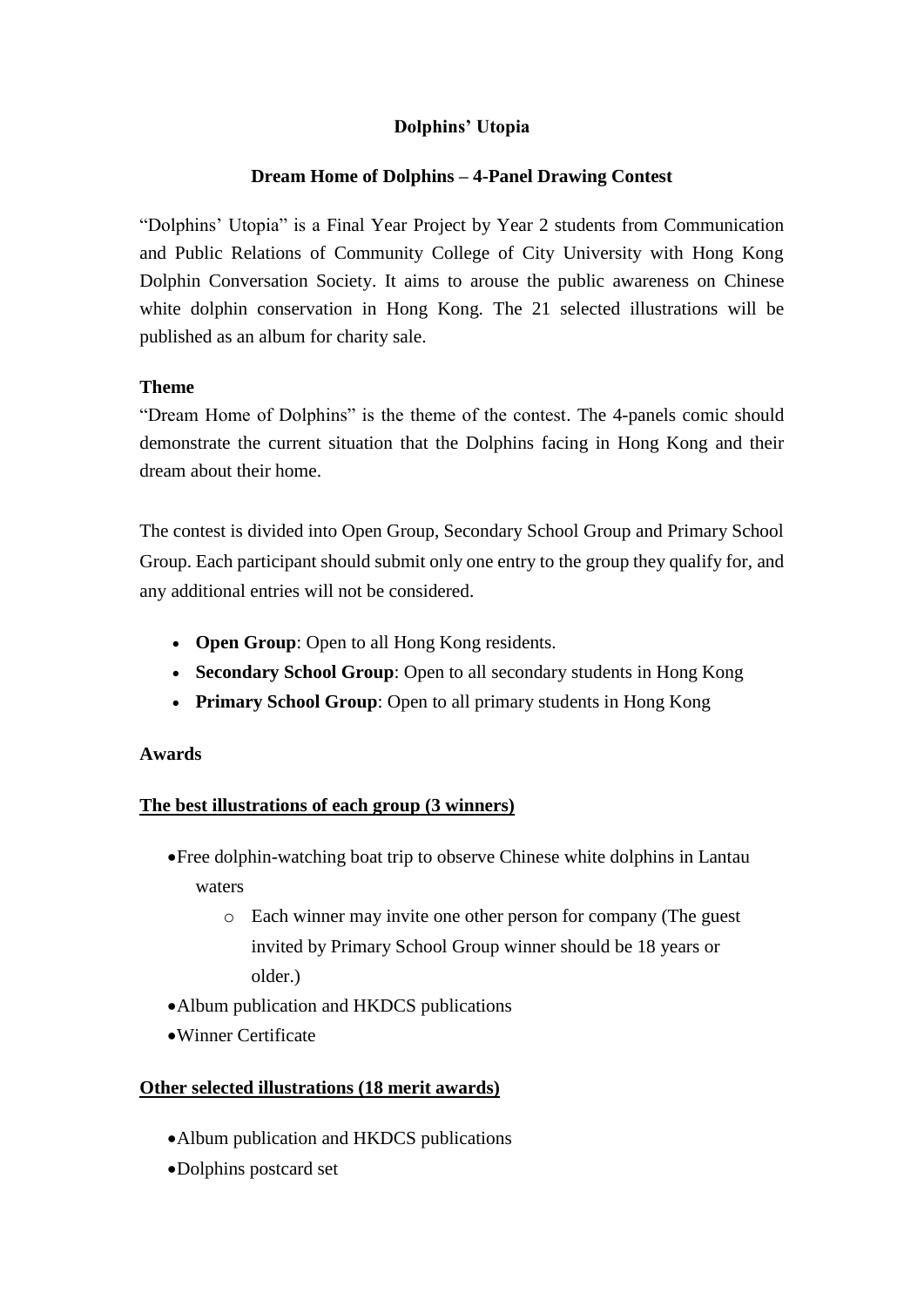- Dolphin key ring
- Merit Certificate

# **Application and Submission Period**: 19<sup>th</sup> January 2015 - 27<sup>th</sup> February 2015

#### **Format of Entries**

Each submission must meet the following requirements:

- Participants are required to draw 4-panels comic in A4 size white paper. The size of each panel is 95mm (width) x 95mm (height)
- Chinese or English text is acceptable if comic drawing includes text content.
- There is no restriction on the painting tool.
- There is no restriction on drawing tool. Computer-aided design is acceptable but the use of clip art is not allowed.
- Computer-aided design should be printed on the A4 size white paper. Moreover, the electronic files of the design should be saved on a CD-R or DVD-R disc for submission. The softcopy should be in JPEG or TIFF format and the output resolution must be at least 300dpi.

#### **Submissions**

Each submission must include the following items with incomplete applications disqualified:

- A duly signed application form, including the group being entered, the participant's personal information, the title and the brief description of the entry.
- A coloured hand-drawing 4-panel comic or a coloured computer-aided 4-panel comic on A4 size white paper.
- If computer-aided design is used, participants should submit the softcopy of the 4-panel comic stored in CD-R or DVD-R.

## **How to Submit**

- The application form can be downloaded at http://hkdcs.org/
- The filled application form, together with all works, are required to be submitted by post to the following address: RM 2004, 20/F, Tamson Plaza,161 Wai Yip Street, Kwun Tong, Kowloon, Hong Kong
- Please mark **"Dream Home of Dolphins – 4-Panel Drawing Contest"** and the participating group on the envelope.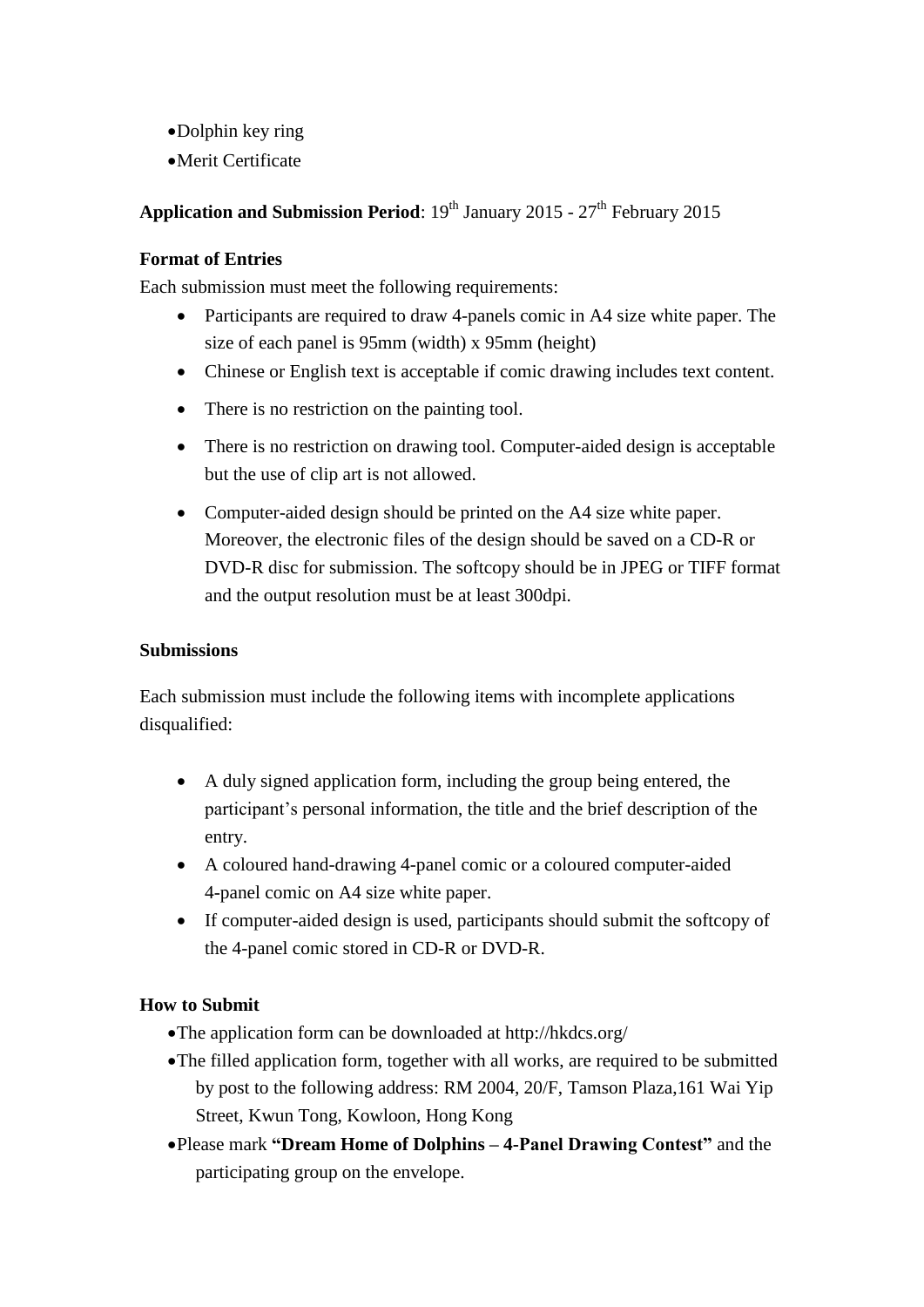**Late submission will not be accepted** (Postal submission shall base on the timestamp).

#### **Judging Criteria**

- Expression of theme Compliance with the theme
- Creativity Creative concept and interesting
- Artistic presentation artistic and drawing technique

#### **Announcement of Results**

The results will be announced in March 2015 on the Facebook page of Hong Kong Dolphin Conservation Society. Awardees will be notified of the results individually.

#### **Enquiries**

Please call Edith at 6909-3681 or email dolphinsutopia@gmail.com

#### **Rules and Regulations**

- All submitted entries will not be returned.
- All entries must not be published previously. They must be the original work of the participant(s) and should not violate any copyright and be free from intellectual property claims. The copyright of all entries under this Contest is vested solely in the Organisers upon submission. Organisers reserve the right to use submitted entries for publicity, publishing in any media, exhibition purposes without the need to notify participants or pay participants copyright fees.
- Entries must not contain obscene or indecent content.
- The Organisers at all times reserve the full right to disqualify entries that in the sole opinion of the Organisers infringe intellectual property rights.
- The Organisers have the right to demonstrate or advertise in any format on the entries in public exhibition, at their websites, social networking sites, mobile apps or in their publications.
- Participants are to abide by the decisions of the panel of judges, which shall be final.
- Participants shall abide by the regulations of the contest and other provisions and conditions set out in the application form.